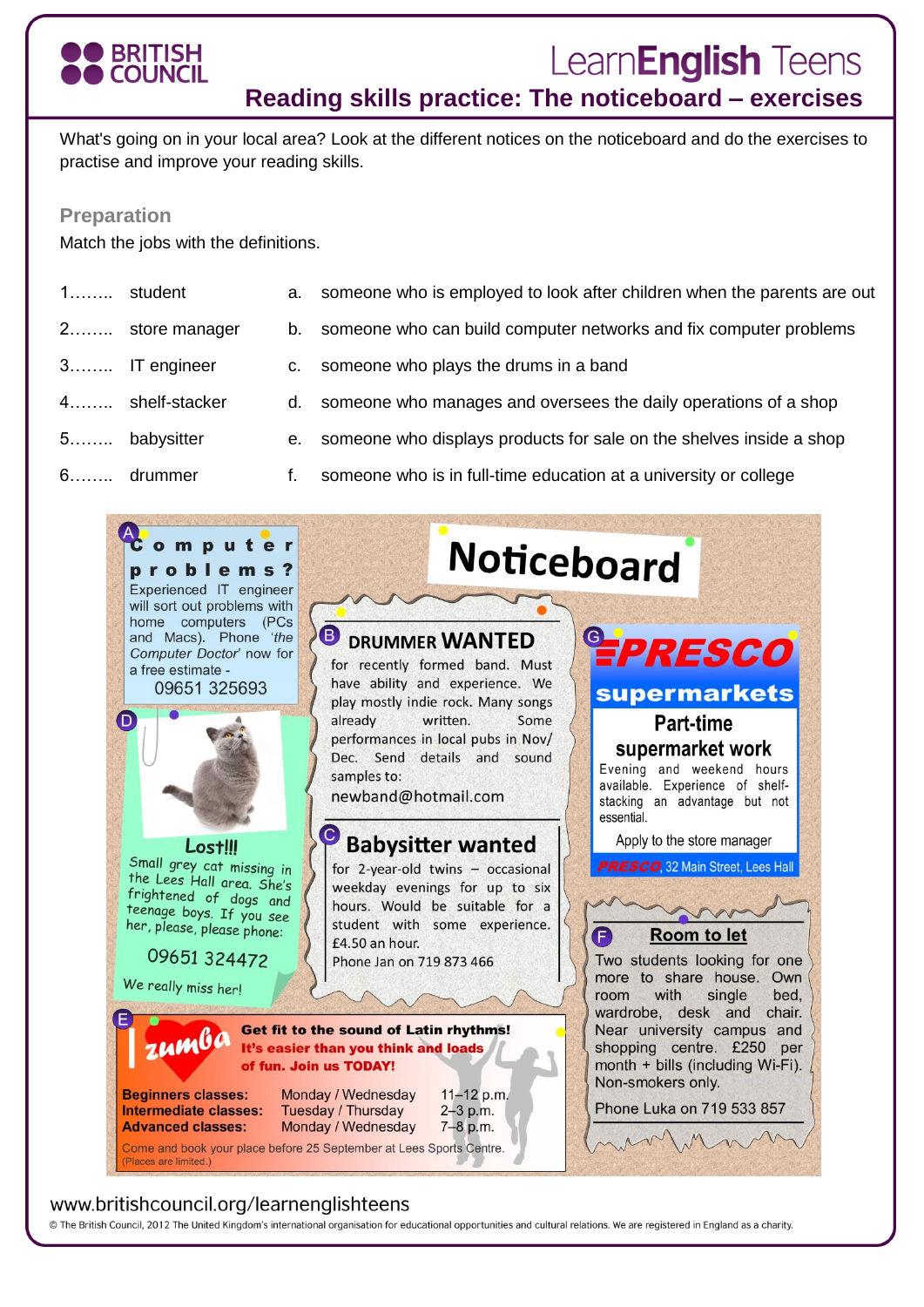# O BRITISH<br>O COUNCIL

## Learn**English** Teens

### **1. Check your understanding: true or false**

Circle *True* or *False* for these sentences.

| $\mathbf{1}$ . | The band is looking for a drummer to play classical music.              | True | False |
|----------------|-------------------------------------------------------------------------|------|-------|
| 2.             | The babysitter will be required to work on weekends only.               | True | False |
| 3.             | There are no Zumba classes on Friday.                                   | True | False |
| 4.             | The room to let is unfurnished.                                         | True | False |
| 5.             | The job at the supermarket requires some experience.                    | True | False |
| 6.             | You can book places on a Zumba course any time in September or October. | True | False |
| 7.             | The lost cat is scared of some other animals and people.                | True | False |
| 8.             | The computer doctor only fixes problems with PCs.                       | True | False |

### **2. Check your understanding: multiple choice**

Circle the best word to complete these sentences.

| 1. | In which notice can you earn just under £5.00 an hour?                                     |             |             |  |  |
|----|--------------------------------------------------------------------------------------------|-------------|-------------|--|--|
|    | a. notice A                                                                                | b. notice B | c. notice C |  |  |
| 2. | In which notice can you find somewhere to live?                                            |             |             |  |  |
|    | a. notice B                                                                                | b. notice C | c. notice F |  |  |
| 3. | In which notice can you get help installing some new software?                             |             |             |  |  |
|    | a. notice A                                                                                | b. notice E | c. notice G |  |  |
| 4. | In which notice can you get fit?                                                           |             |             |  |  |
|    | a. notice D                                                                                | b. notice E | c. notice F |  |  |
| 5. | In which notice can you find part-time work on Saturday, Sunday and some weekday evenings? |             |             |  |  |
|    | a. notice E                                                                                | b. notice F | c. notice G |  |  |
| 6. | In which notice should you reserve a place before the end of September?                    |             |             |  |  |
|    | a. notice D                                                                                | b. notice E | c. notice F |  |  |
|    |                                                                                            |             |             |  |  |
|    |                                                                                            |             |             |  |  |

#### www.britishcouncil.org/learnenglishteens

© The British Council, 2012 The United Kingdom's international organisation for educational opportunities and cultural relations. We are registered in England as a charity.